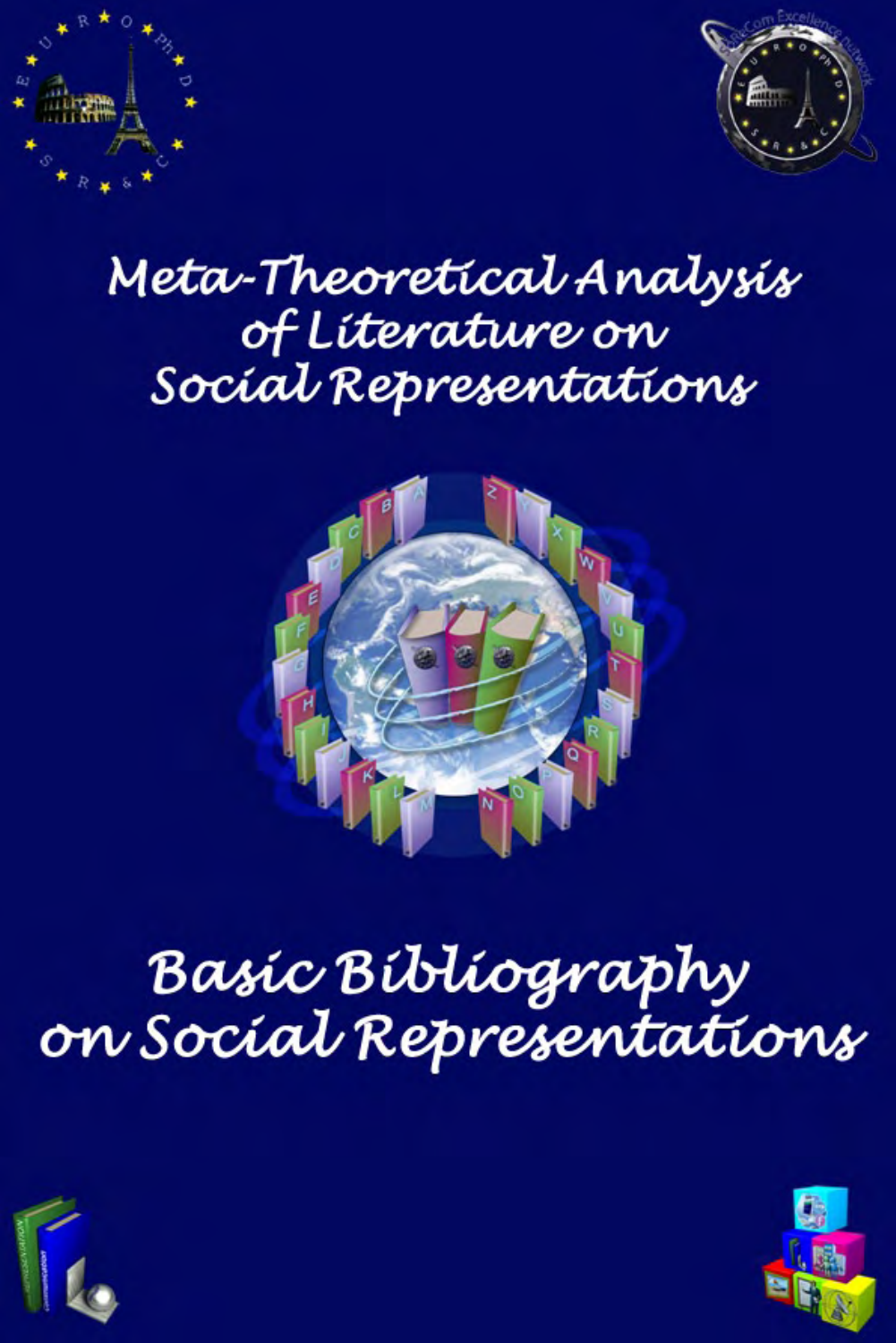### **Basic Bibliography on Social Representations**

#### **BASIC INSTRUCTIONS - STEP 1**

- 1. Please read the document "Basic Bibliography on Social Representations" and return the completed response form in a timely manner to annamaria.derosa@uniroma1.it. Please be honest in your responses and:
	- **highlight in red** references that you have not yet read;
	- **highlight in green** references that you have actually already read (not just that the titles are familiar to you):
	- **list further references** (books, articles or chapters in books that you have already read and that are not already included in the document "Basic bibliography on Social Representations"
- 2. **Read the chapters and papers recommended in the document "Basic bibliography on Social Representations":** These are all essential references and a prerequisite for the conduct of any research inspired by the Social Representations Theory.

You can **download** most of the articles and book chapters from the European Ph.D. website **free of charge**

#### **CLASSICAL CONTRIBUTIONS:**

- Farr, R.M., Moscovici, S. (Eds.) (1984). *Social Representations*. Cambridge, United Kingdom: Cambridge University Press. Italian translation (1989). *Rappresentazioni Sociali*. *Problemi e Prospettive*. Bologna, Italy: Il Mulino.
- Jodelet, D. (Ed.). (1989). *Les Représentations Sociales.* Paris, France: Presses Universitaires de France [PDF].

Moscovici, S. (1961/1976). La psychanalyse son image et son public. Etude sur la répresentation sociale de la psychanalyse. Paris, France: Presses Universitaires de France. [PDF] Portuguese translation of the First Part by A. Cabral (1978), A representaçao social da psicanálise, Zahar, Rio de Janeiro; Portuguese Edition of the integral book by P. Guareschi (2011), A psicoanalise: sua imagem e seu público, Vozes, Rio de Janeiro; English edition by G. Duveen (2008), Psychoanalysis. Its Image and Its Public, Polity Press, Cambridge; Italian Edition by de Rosa, A.S. (2011). La psicoanalisi, la sua immagine, il suo pubblico, Edizioni Unicopli: Milano, p. 450.

- Moscovici, S. (1989). Des représentations collectives aux représentations sociales: éléments pour une histoire. In D. Jodelet (Ed.) *Les représentations sociales* (pp.62-86). Paris, France: Presses Universitaires de France. [PDF]
- Moscovici, S., Duveen, G., (Eds.). (2000). *Social Representations. Explorations in social psychology*. Cambridge, United Kingdom: Polity Press.
- Moscovici S. (2001). "Why a Theory of Social Representations?". In Deaux K., Philogène G. (Eds), *Representations of the Social*, Blackwell, Oxford, pp. 8-35.

#### **INTRODUCTIVE BOOKS, CHAPTERS and ARTICLES:**

Abric, J.-C. (1989). L'étude expérimentale des représentations sociales. In D. Jodelet (Ed.), *Les représentations sociales* (pp.187-203). Paris, France: Presses Universitaires de France [PDF].

Abric, J.-C. (2000). The structural approach of social representations. In K. Deaux, G. Philogène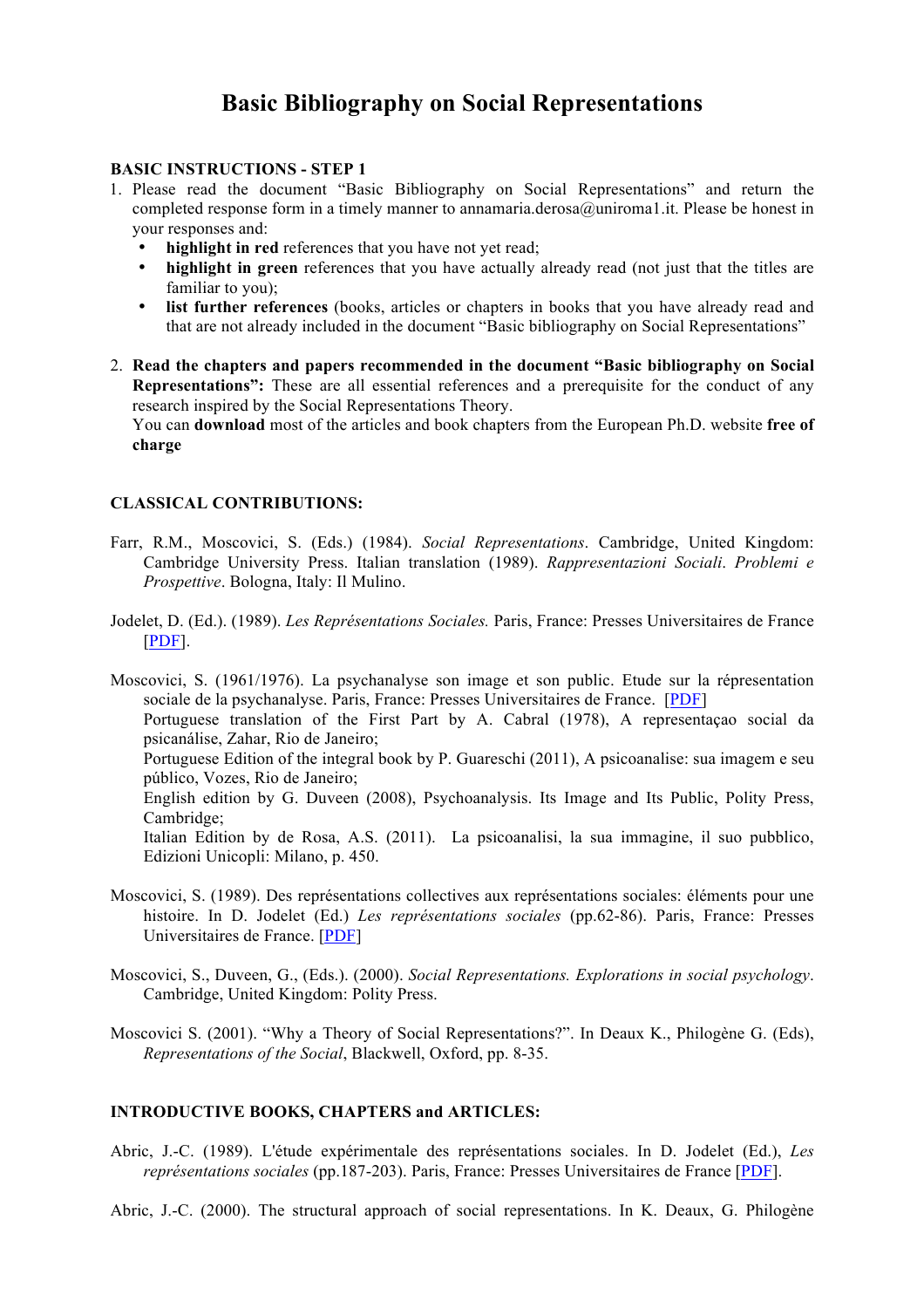(Ed.), *Social Representations: Introductions and Explorations* (pp.42-47). Oxford, United Kingdom: Blackwell Publishing.

- Abric J.C., Tafani E. (2009), "Gli sviluppi strutturali della teoria", in Palmonari A., Emiliani F. (a cura di), *Paradigmi delle rappresentazioni sociali*, Il Mulino, Bologna, pp. 147-176.
- Almeida A., Trindade Z., Santos F. (eds.) (2011). *Teoria das Representações sociais 50 anos. Memórias, desafios contemporâneos e perspectivas*. Technopolitik e Centro Moscovici, MEMORES/UERJ, REPSO/UFES, LABINT/UFPE, Brasilia.
- Bauer M., Gaskell G. (2008), "Social Representation Theory: A Progressive Research Programme for Social Psychology", *Journal for the Theory of Social Behaviour*, 38, 4, pp. 335-353.
- Bonardi, C., Roussiau, N., (Eds.). (1999). *Les Représentations sociales*. Paris, France: Dunod. Clemence, A., Doise, W., Lorenzi-Cioldi, F. (1994). Prises de position et principes organisateurs des representations sociales. In C. Guimelli (Ed.). *Structures et transformations des représentations sociales* (pp.119-152). Neuchâtel, Switzerland: Delachaux et Niestlé.
- de Rosa, A.S. (1993). Social Representations and Attitudes: problems of coherences between the theoretical definition and procedure of research. *Papers on Social Representations,* 3 (2), 178- 192. Retrieved 27/11/2008, from: (http://www.europhd.eu/html/\_onda02/07/PDF/10th\_lab\_scientificmaterial/derosa/1993\_social\_r epresentations and attitude.pdf)
- de Rosa, A.S. (2006). "¿Por qué es importante?" Notas inspiradas en una Mirada reflexiva a la teoria de las representaciones sociales . In S. Valencia Abundiz (Ed.), *Representaciones sociales . Alteridad, epistemologia y movimientos sociales*, (pp. 79-173). Guadalajara, Mexico: Universidad de Guadalajara. Retrieved 27/11/2008, from: (http://www.europhd.eu/html/\_onda02/07/PDF/10th\_lab\_scientificmaterial/derosa/2006\_porque importante.pdf)
- de Rosa, A.S., (2011) 50 anos depois: a 'Psychanalyse, son image et son public' na era do Facebook. In A. Almeida, Z. Trindade, F. Santos (Eds.) *Teoria das Representações sociais - 50 anos*. Technopolitik e Centro Moscovici, MEMORES/UERJ, REPSO/UFES, LABINT/UFPE, Brasilia: pp. 491-561.
- de Rosa, A.S. (2013). Taking stock: a theory with more than half a century of history. Introduction to: A.S. de Rosa (Ed.), *Social Representations in the "social arena": the theory in contexts faced with "social demand"* (pp. 1-63.) Routledge, New York – London. ISBN 978-0-415-59119-5.
- de Rosa, A.S. Ed. (2013), *Social Representations in the "social arena": the theory in contexts faced with "social demand"* Routledge, New York – London.
- Doise, W., Palmonari, A. (1986). *L'étude des représentations sociales.* Paris, France: Delachaux and Niestlé.
- Doise W. (2005), "Les représentations sociales", in Dubois N. (sous la direction de), *Psychologie sociale de la cognition*, Dunod, Paris, pp. 153-207.
- Duveen, G., Lloyd, B. (Eds.). (1990). *Social Representation and the Development of Knowledge*. Cambridge, United Kingdom: Cambridge University Press [PDF].
- Flament, C., Abric, J.-C., Doise, W. (1998). L'approche expérimentale dans l'étude des representations sociales. In J.L. Beauvois, R.V. Joule, J.M. Monteil (Ed.), *20 ans de psychologie sociale experimentale francophone* (pp.97-104). Grenoble, France: Presses Universitaires de Grenoble.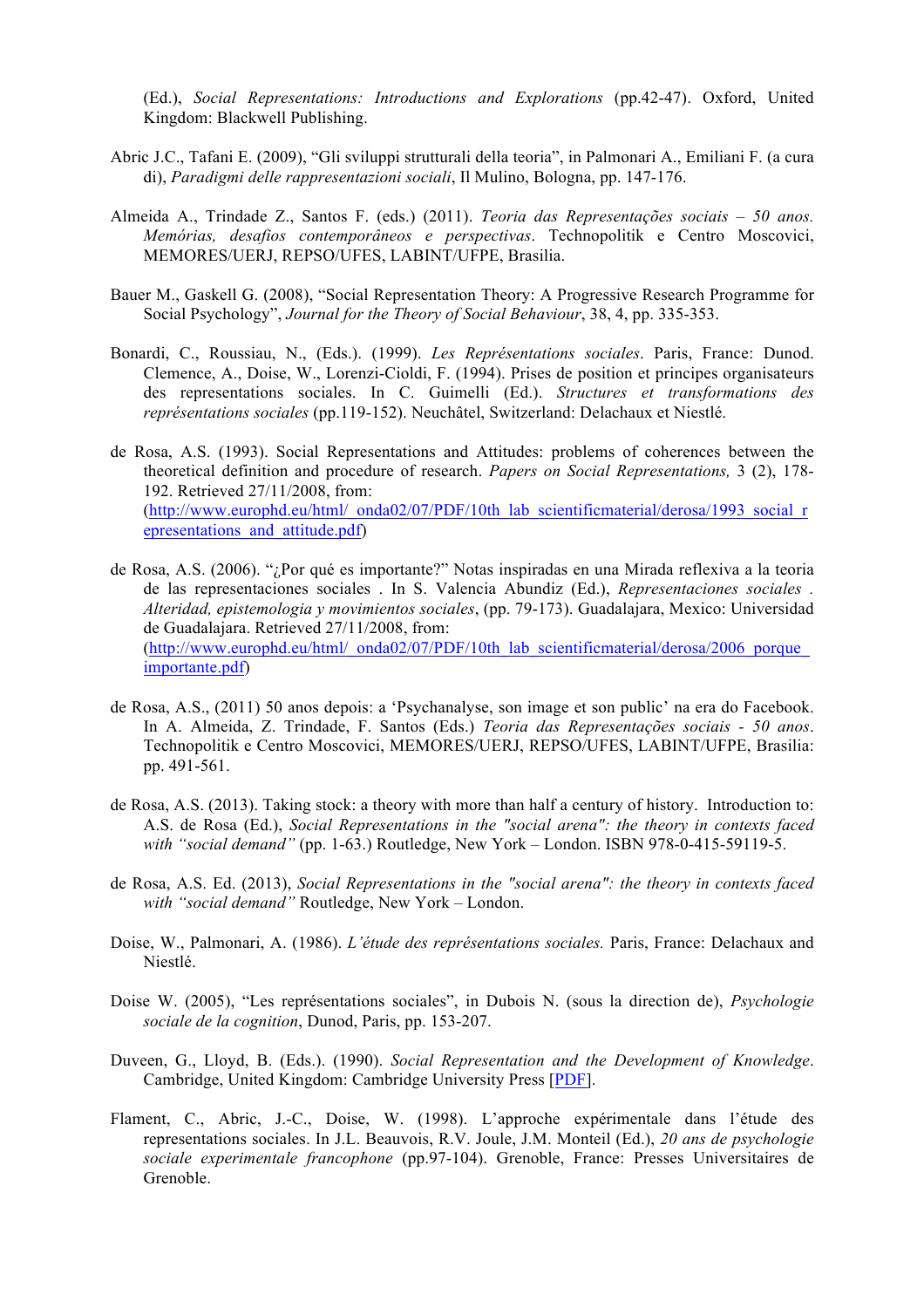Flament, C., Rouquette, M.L. (2003). *Anatomie des idées ordinaires*. Paris, France: Armand Colin.

- Howarth C. (2006), "A Social Representation is Not a Quiet thing. Exploring the Critical Potential of Social Representations Theory", *British Journal of Social Psychology*, 45, pp. 65-86. [PDF]
- Howarth C. (2006), "How Social Representations of Attitudes Have Informed Attitude Theories: The Consensual and the Reified", *Theory and Psychology*, 16, 5, pp. 691-714. [PDF]
- Guimelli, C. (1994) *Structure et transformations des représentations sociales*. Neuchatel: Delacaux et Niestlé. [PDF]
- Guimelli, C. (2001) La théorie des représentations sociales: applications. In J.M. Monteil J.L. Beauvois (Eds.) *La Psychologie Sociale. Tome 5: Des compétences pour l'application (*pp. 1311- 144), Grenoble: P.U.G.
- Jesuino J. (2009), "L'evolversi della teoria", in Palmonari A., Emiliani F. (a cura di), *Paradigmi delle Rappresentazioni Sociali*, Il Mulino, Bologna, pp. 113-146.
- Jodelet, D. (1984). Représentation Sociale: phénomènes, concept et théorie. In S. Moscovici (Ed.), *Psychologie Sociale* (pp.357-378). Paris, France: Presses Universitaires de France (Italian version: (1989). *Psicologia Sociale*. Roma, Italy: Borla). [PDF]
- Jodelet, D. (2002). Les représentations sociales dans le champ de la culture. *Information sur les Sciences Sociales,* 41.1, p.111-133. [PDF]
- Jodelet D. (2009), "Rappresentazioni e scienze sociali: incontri e rapporti reciproci", in Palmonari A., Emiliani F. (a cura di), *Paradigmi delle Rappresentazioni Sociali*, Il Mulino, Bologna, pp. 253- 280.
- Jovchelovitch, S. (2002). Re-thinking the diversity of knowledge: cognitive polyphasia, belief and representation. *Psychologie et société*, 5, 1, 121-138.
- Jovchelovitch, S. (2008). The Rehabilitation of Common Sense: Social Representations, Science and Cognitive Polyphasia. *Journal for the Theory of Social Behaviour*, 38, 4, 431-448. [PDF]
- Jovchelovitch, S. (2006). *Knowledge in Context: Representation, community and culture*. London, United Kingdom: Routledge.
- Kalampalikis, N., Haas, V. (2008). More than a Theory: A New Map of Social Thought. *Journal for the Theory of Social Behaviour*, 38, 4, 449-459. [PDF]
- Moscovici, S. (1984). Introduction. Le domaine de la Psychologie Sociale. In S. Moscovici (Ed.), *Psychologie Sociale* (pp.5-22). Paris, France: Presses Universitaires de France (Italian version: (1989) *Psicologia Sociale*. Roma, Italy: Borla).
- Moscovici, S. (1990). Social Psychology and Developmental Psychology: extending the conversation. In G., Duveen, B., Lloyd, (Eds.), *Social Representations and the development of knowledge*. Cambridge, United Kingdom: Cambridge University Press. [PDF]

Palmonari A., Emiliani F. Eds. (2009), *Paradigmi delle rappresentazioni sociali*, Il Mulino, Bologna,

- Rateau P., Moliner, P., Guimelli, C. et Abric, J.C. (2011). Social representation theory. (pp. 477-497) In P.A.M. Van Lange, A. Kruglanski & J. Higgins (Eds.). *Handbook of the theories of social psychology*. Thousand Oaks, CA: Sage. [PDF]
- Rouquette, M.-L., Garnier, C. (Eds.). (1999). *La genèse des représentations sociales*. Montréal, Québec, Canada: Éditions Nouvelles.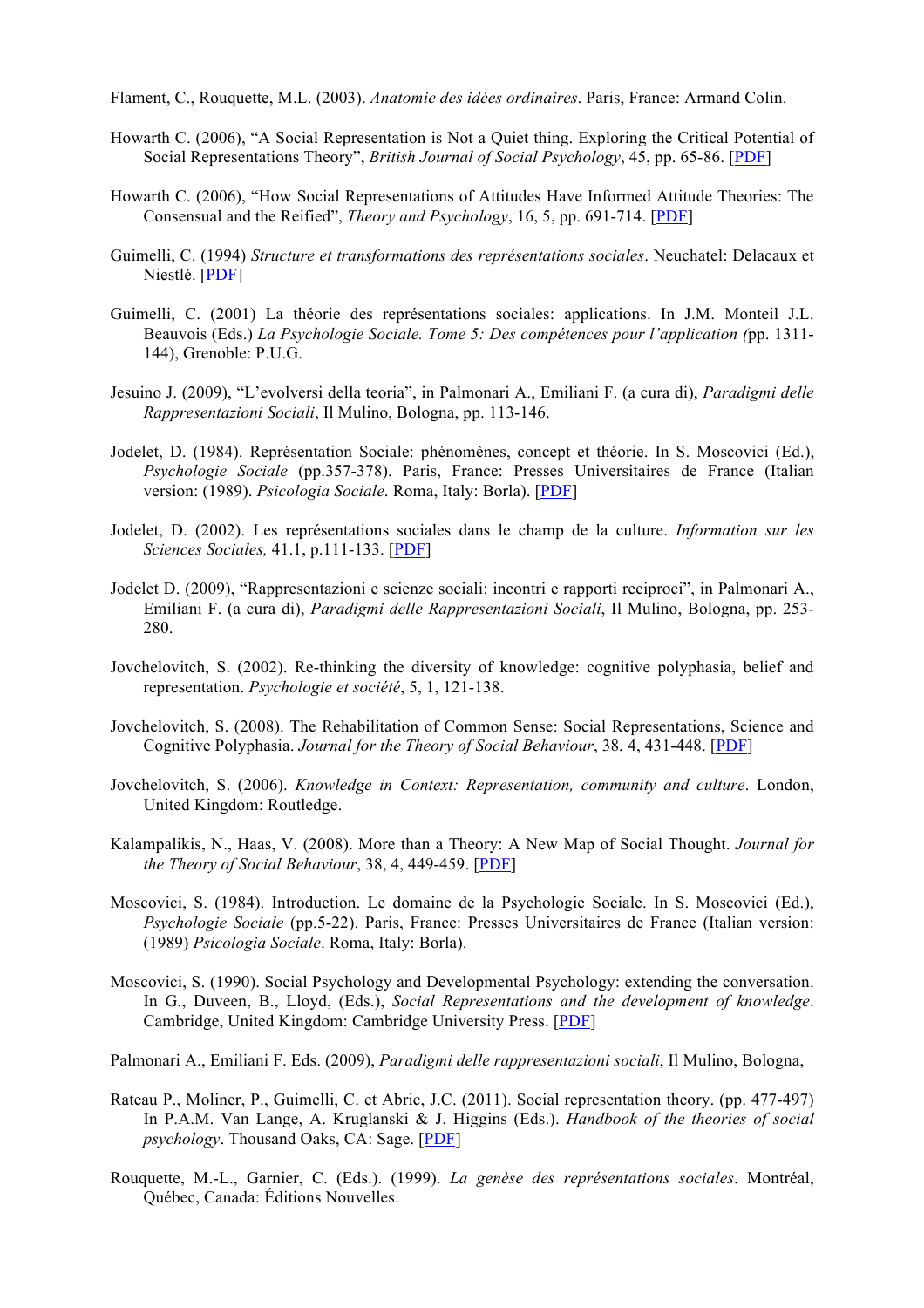- Rouquette, M.-L., Rateau, P. (1998). *Introduction à l'étude des représentations sociales*. Grenoble, France: Presses Universitaires de Grenoble.
- Roussiau, N., Bonardi, C. (Eds.). (2001). *Les représentations sociales. Etat des lieux et perspectives*. Belgique: Mardaga.
- Seca, J-M. (2001). *Les Représentations Sociales*. Paris, France: Armand Colin/VUEF. (Romanian translation 2008, Reprenzentarile sociale, Iasi Institutul European).
- Wagner, W., Hayes, N. (2005) *Everyday discourse and common sense. The theory of Social Representations*, Houndmills, Palgrave Macmillian.
- Wagner, W., Duveen, G., Farr, R., Jovchelovitch, S., Lorenzi-Cioldi, F., Markova, I & Rose, D. (1999). Theory and Method of Social Representations. *Asian Journal of Social Psychology*, 2, 95- 125. [PDF]

#### **META-THORETICAL CONTRIBUTIONS ON SOCIAL REPRESENTATIONS:**

- de Rosa, A.S. (1994). From theory to meta-theory in S.R.: the lines of argument of a theoreticalmethodological debate. *Social Science Information,* 33 (2), 273-304. Retrieved 27/11/2008, from: (http://www.europhd.eu/html/\_onda02/07/PDF/10th\_lab\_scientificmaterial/derosa/1994\_theory\_t o\_metatheory%20.pdf)
- de Rosa, A.S. (2002). Le besoin d'une "théorie de la méthode". In C. Garnier (Ed.) *Les formes de la pensée sociale* (pp.151-187). Paris, France: Presses Universitaires de France Retrieved 27/11/2008, from: (http://www.europhd.eu/html/\_onda02/07/PDF/7th%20Lab%20Meeting%20Scientific%20Materi al/4.%20de%20Rosa%20(2002)%20Le%20besoin%20d'une%20theorie%20de%20la%20method e\_Les%20formes%20de%20la%20Pense%20Social.pdf)
- de Rosa, A.S., d'Ambrosio, M.L. (2003). An empirical example of the comparison between multiple correspondence analysis and space analysis: the diffusion of the social representations theory throught the institutional context of scientific communication. In S. Levy, D. Elizur (Eds.). *Facet theory. Towards cumulative social science* (pp.73-86). Ljubljana, Slovenia: University of Liubliana. Retrieved 27/11/2008, from: (http://www.europhd.eu/html/\_onda02/07/PDF/7th%20Lab%20Meeting%20Scientific%20Materi al/6.%20de%20Rosa,%20d'ambrosio%20(2003)%20An%20empirical.pdf)
- de Rosa, A.S. (Ed.). (2008) Special Issue "Looking at the History of Social Psychology and Social Representations: Snapshot views from two sides of the Atlantic ", *Rassegna di Psicologia*, Roma, Italy: Carocci. Retrieved 27/11/2008, from: (http://www.europhd.eu/html/doc/rassegnapsicologia2008.pdf)
- de Rosa, A.S. (2011) 1961-1976: a meta-theoretical analysis of the two editions of the "Psychanalyse, son image et son public", in Howarth C., Kalampalikis, N. Castro, P. (2011, forthcoming) Eds. A half century of social representations: discussion on some recommended papers*, Special Issue, Papers on Social Representations*., vol. 20, Issue 2, Online. Available HTTP: < http://www.psych.lse.ac.uk/psr/  $>$  (accessed 25 March 2012). ISSN 1819-3978
- de Rosa, A.S. (2013). Research fields in Social Representations: snapshot views from a metatheoretical analysis. In A.S. de Rosa (Ed.), *Social Representations in the "social arena": the theory in contexts faced with "social demand"* (pp. 89-124), Routledge, New York – London. ISBN 978-0-415-59119-5.
- Jodelet, D. (2005). Vinte anos da teoria das representações sociais no Brasil. In D.C. Olveira, P.H.F. Campos (eds.), *Representações sociais uma teoria sem fronteiras*. Rio de Janeiro: Museu da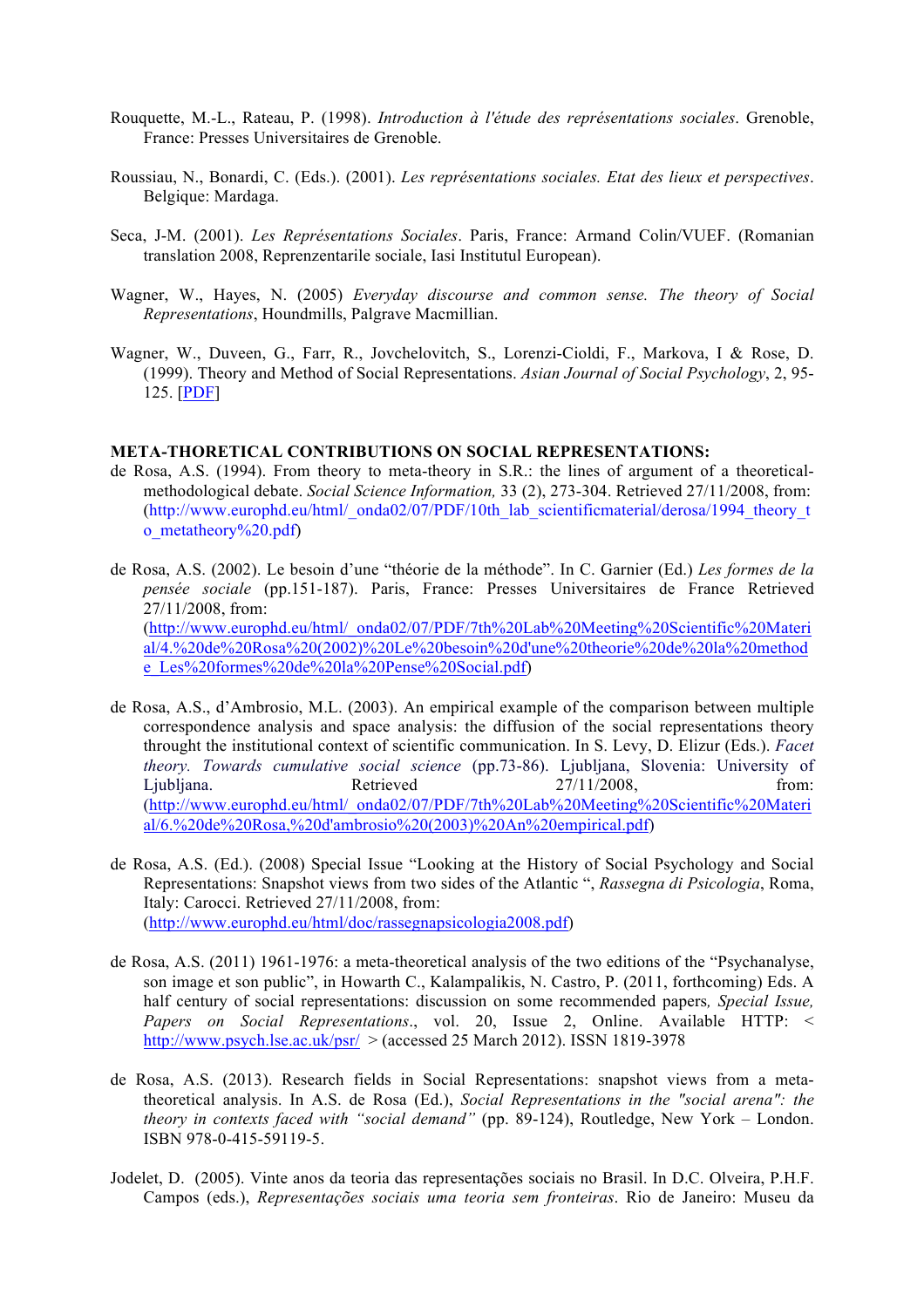República.

- Jodelet, D. (2008), Social Representations: The Beautiful Invention. *Journal for the Theory of Social Behaviour*, 38: 411–430.
- Moscovici, S., Markova, I. (2006). *The making of modern social psychology: The hidden story of how an international social science was created*. Cambridge, United Kingdom: Polity Press

#### **SOCIAL REPRESENTATIONS AND OTHER THEORIES/ PARADIGMS/ CONSTRUCTS:**

#### *Social Representations and Social Cognition*

- Augoustinos, M., Walker, I. (1995). *Social Cognition. An integrated introduction*. London, United Kingdom: Sage.
- Deaux, K., Philogene, G. (Eds.). (2001). *Representations of the Social*. Oxford, United Kingdom: Blackwell Publishing.
- de Rosa A.S. (1990). Considérations pour une comparaison critique entre les R.S. et la Social Cognition. Sur la signification d'une approche psychogénetique à l'étude des représentations sociales. *Cahiers Internationaux de Psychologie Sociale*, 5, 69-109. Retrieved 27/11/2008, from: (http://www.europhd.eu/html/\_onda02/07/PDF/10th\_lab\_scientificmaterial/derosa/1990\_compara ison critique pdf)
- de Rosa, A.S. (1995). Comparatie critica intre reprezentarile sociale si cognitia sociala. In A. Neculau (Ed.), *Psihologia campului social: Reprezentarile sociale* (pp.257-310). Bucaresti, Romania: Societatea Stiinta & Tehnica. Retrieved 27/11/2008, from: (http://www.europhd.eu/html/\_onda02/07/PDF/10th\_lab\_scientificmaterial/derosa/1995\_compara tie critica reprezentarile.pdf)
- de Rosa, A.S. (1992). Thematic perspectives and epistemic principles in developmental Social Cognition and Social Representations. The meaning of a developmental approach to the investigation of S.R. In M. von Cranach, W. Doise & G. Mugny (Eds.), *Social Representations and the social bases of knowledge* (pp. 120-143). Lewiston, New York, United States: Hogrefe & Huber Publishers. Retrieved 27/11/2008, from: (http://www.europhd.eu/html/\_onda02/07/PDF/10th\_lab\_scientificmaterial/derosa/1992\_thematic \_perspectives.pdf)
- Flick, U. (1998). *The psychology of the social*. Cambridge, United Kingdom: Cambridge University Press.

#### *Social Representations and Social Memory*

de Rosa, A.S. (1997). Soziales Gedachtnis und die symbolischen Dimensionen der sozialen Reprasentationen von Wahnisnn und Geisteskrankheit. In M. C. Angermeyer, M. Zaumseil (Eds.), *Verruckte Entwurfe: Kulturelle und individuelle Verarbeitung psychischen krankseins*  (pp.299-336). Bonn, Germania: Edition Das Narrenschiff im Psychiatrie-Verlag. Retrieved 27/11/2008, from:

(http://www.europhd.eu/html/\_onda02/07/PDF/10th\_lab\_scientificmaterial/derosa/1997\_soziales gedachtnis und die.pdf)

de Rosa, A.S., Mormino, C. (2002) Au confluent de la mémoire sociale: étude sur l'identité nationale et européenne. In S. Laurens & N. Roussiau (Eds.), *La m*é*moire sociale. Identit*é*s et Repr*é*sentations Sociales* (pp. 119-137). Rennes: Les Presses Universitaires de Rennes. Retrieved 27/11/2008, from:

(http://www.europhd.eu/html/\_onda02/07/PDF/10th\_lab\_scientificmaterial/derosa/2002\_confluen t\_memoire\_sociale.pdf)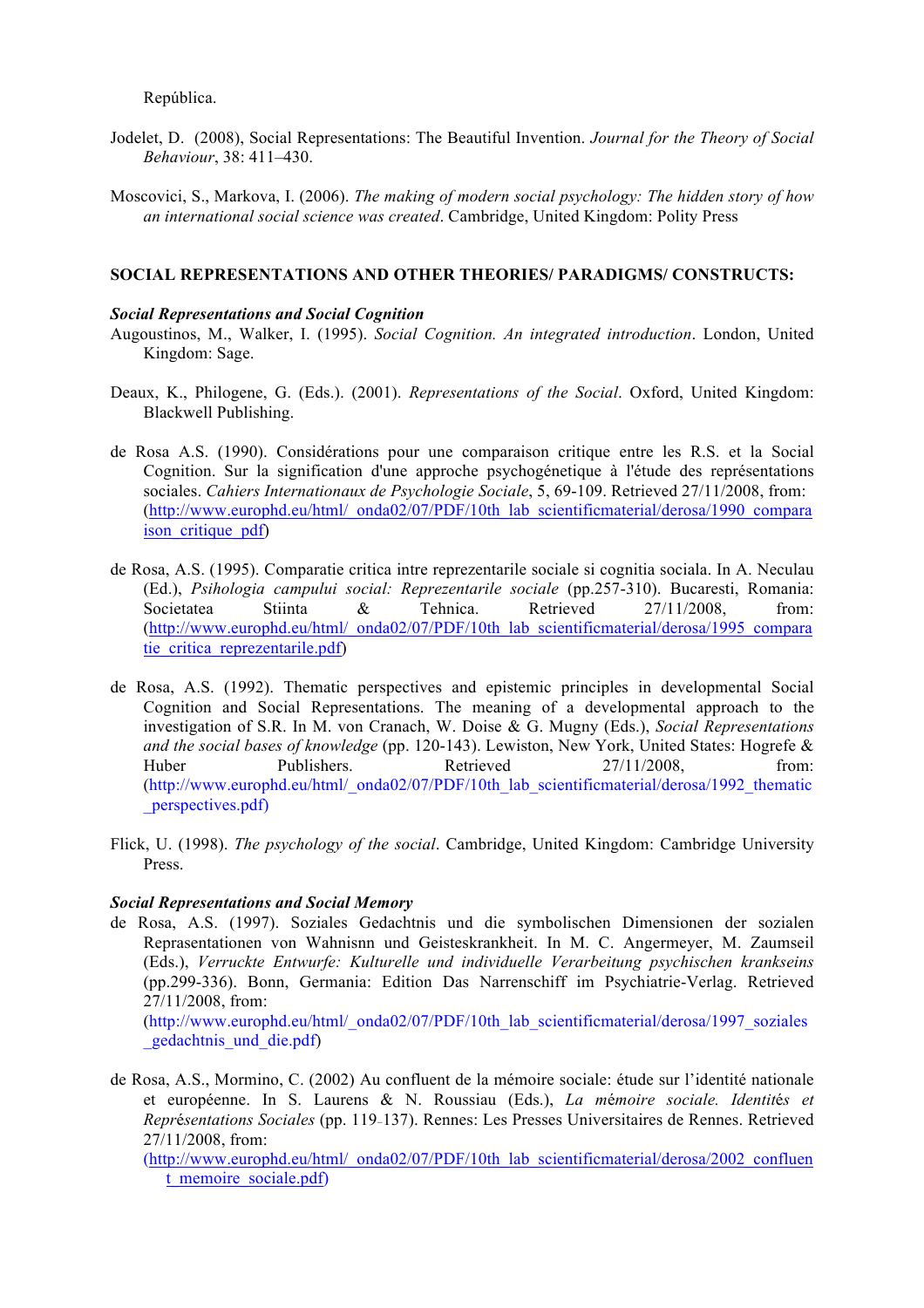- Jodelet, D. (1993). Mémoires Evolutives. In *Mémoire et Intégration* (Ouvrage Collectif). Paris: Edition Syros. Retrieved27/11/2008. From: (http://www.europhd.eu/html/\_onda02/07/PDF/12th\_lab\_scientificmaterial/jodelet/jodelet\_memo ire\_evolutive.pdf)
- Jodelet, D. (1988). *Mass Memory or the Moral and Affective Side of History*. Lecture presented at the Symposium "The role of leaders in mass psychology", 24th International Congress of Psychology, Sydney. Retrieved 27/11/2008, from: (http://www.europhd.eu/html/\_onda02/07/PDF/12th\_lab\_scientificmaterial/jodelet/jodelet\_massp sychology.pdf)
- Mazzara, B.M., Leone, G. (2001). Collective memory and intergroup relations. *Revista de Psicologia Social*, vol. 16, p349-367. - Paez, D., Marques, J., Valencia, J., Vincze, O. (2006). Dealing with Collective Shame and Guilt. *Psicologia Politica,* No. 32, pp. 59-78. Retrieved 27/11/2008, from: (http://www.europhd.eu/html/\_onda02/07/PDF/12th\_lab\_scientificmaterial/leone/leone\_mazzara. pdf)
- Paez, D., Marques, J., Valencia, J., Vincze, O. (2006). Dealing with Collective Shame and Guilt. *Psicologia Politica,* No. 32, pp. 59-78. Retrieved 27/11/2008, from: (http://www.europhd.eu/html/\_onda02/07/PDF/12th\_lab\_scientificmaterial/valencia/collectivesha me.pdf)
- Paez, D., Valencia, J., Liu, J.H., Techno, E., Salute, P., Globins, A., Cabencinhas, R. (2006). *Remembering World War II and Willingness to Fight: Socio-Cultural Factors in the Social Representations of Historical Warfare across 22 Societies*. Retrieved 27/11/2008, from: (http://www.europhd.eu/html/\_onda02/07/PDF/12th\_lab\_scientificmaterial/valencia/worldwarII.P DF)
- Laurens S., Roussiau N. (eds.) *La mémoire sociale. Identités et Représentations Sociales,* Les Presses Universitaires de Rennes (PUR), Rennes.
- Valencia, J., Elejabarrieta, F., Páez, D., Villarreal, M., Wagner, W. (2004). Génération, polémique publique, climat social et mémoire collective des événements politiques. *Connexions No. 80*, *Mémoire collective et representations sociales*. Paris: Erès Editions. ISBN: 2-7492-0237. Retrieved 27/11/2008, from: (http://www.europhd.eu/html/\_onda02/07/PDF/12th\_lab\_scientificmaterial/valencia/memoire\_col lective 2004.pdf)

#### *Social Representations and Identity*

- de Rosa, A.S. (1996). Reality changes faster than research. National and supranational identity in Social Representations of European Community in the context of changes in International relations. In G. Breakwell & E. Lyons (Eds.), *Changing European Identities. Advances in Social Psychology* (pp. 381-402). Oxford: Buttherworth Heinemann. Retrieved 27/11/2008, from: (http://www.europhd.eu/html/\_onda02/07/PDF/11th\_lab\_scientificmaterial/Butsch/de%20Rosa19 96.pdf)
- de Rosa, A.S., Mormino, C. (2000). Memoria social, identidad nacional y representaciones sociales: son constructos convergentes? Un estudio sobre la Union Europea y sus Estados miembros con una Mirada hacia el pasado. In A. Rosa Rivero, G. Bellelli & D. Bakhurst (Eds.), *Memoria colectiva e identidad nacional* (pp.451-475). Madrid, Spain: Editorial Biblioteca Nueva.
- de Rosa, A.S., Mormino, C. (2000). Memoria sociale, identità nazionale e rappresentazioni sociali: costrutti convergenti Guardando all'Unione Europea e I suoi stati membri con uno sguardo verso il passato. In G. Bellelli, D. Bakhurst, A. Rosa, (Eds.), *Tracce. Studi sulla memoria collettiva*  (pp.329-356). Napoli, Italy: Liguori Editore. Retrieved 27/11/2008, from: (http://www.europhd.eu/html/\_onda02/07/PDF/12th\_lab\_scientificmaterial/derosa/derosa\_mormi no\_2000.pdf)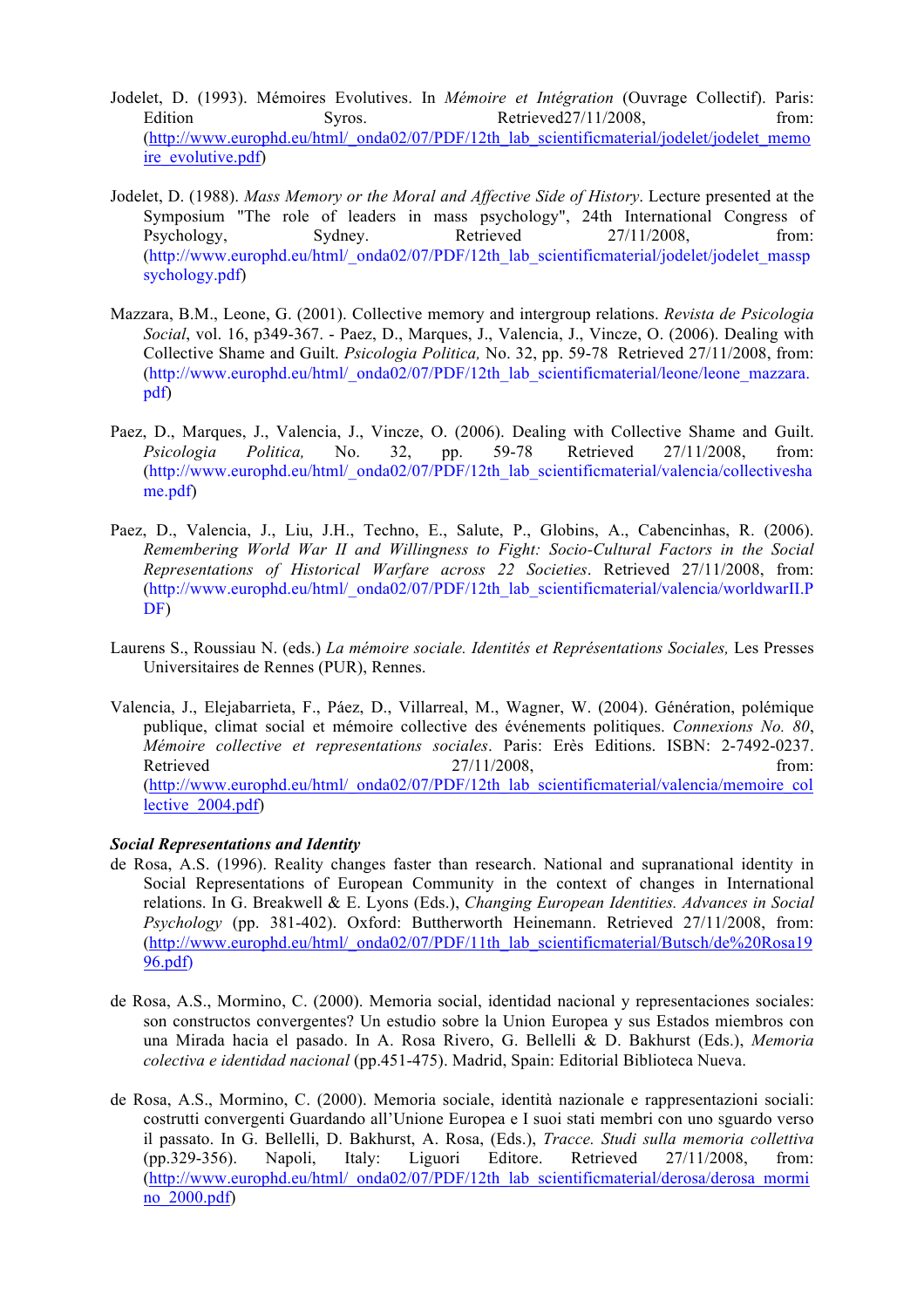- de Rosa, A.S., Bordini, I., d'Ambrosio, M. Urgeghe, M. (2007). Mosaic of Images of Europe and its *Imaginary "Center of Gravity"*: results from the cross-national research program EuroSKYcompass. *Psihologia Sociala. Buletinul Laboratorului Psicologia câmpului social,* n. 18.Romania: Editura Polirom, Iasi. Retrieved 27/11/2008, from: (http://www.europhd.eu/html/\_onda02/07/PDF/10th\_lab\_scientificmaterial/derosa/2007\_mosaic image\_europe.pdf)
- de Rosa, A.S., (2010). Um, nenhum, cem mil… jogos com nomes de batismo: Um estudo sobre os nicknames em duas salas de bate-papo. In C.M. Nascimento Schulze, & J. Correia Jesuino (Eds.), *Representaçoes Sociais Ciencia e Tecnologia* (pp.125-150), Instituto Piaget: Lisboa. ISBN 978-989-659-023-9
- de Rosa, A.S., (2013) Place-identity and Social Representations of historical capital cities: Rome through the eyes of first-visitors from six nationalities. In A.S. de Rosa (Ed.), *Social Representations in the "social arena": the theory in contexts faced with "social demand"* (pp. 311-381), Routledge, New York – London. ISBN 978-0-415-59119-5.
- Duveen, G. (2001). Representations, Identities, Resistance. In K. Deaux, G. Philogène (Eds.), *Representations of the Social.* (pp. 257-270). Oxford, United Kingdom: Blackwell Publishing.
- Howarth C. (2007), "Racialisation, Re-presentation and Resistance. Within Applied Representation: Identity as Content, Process and power", in Moloney G., Walker I. (eds.), *Social Representations and Social Identity*, Palgrave Macmillan, London.
- Moloney G., Walker I. (eds.), *Social Representations and Social Identity*, Palgrave Macmillan, London.

Zavalloni, M. (2007). Analyse psycho-contextuelle et Investigateur Multistade de l'Identité Sociale. In Zavalloni, M., *Egoécologie et Identité: une approche naturaliste*, PUF, Paris, p. 35-74 (ISBN: 978-2-13-055857-6) Retrieved 27/11/2008, from: (http://www.europhd.eu/html/\_onda02/07/PDF/11th\_lab\_scientificmaterial/zavalloni/chap3\_zava lloni.pdf)

Zavalloni, M. (2007). L'Investigateur Multistade de l'Identité Sociale (IMIS version 2). In Zavalloni, M., *Ego-écologie et Identité: une approche naturaliste*, PUF, Paris, p. 197-208 (ISBN: 978-2-13- 055857-6) Retrieved 27/11/2008, from: (http://www.europhd.eu/html/\_onda02/07/PDF/11th\_lab\_scientificmaterial/zavalloni/annexe\_zav alloni.pdf)

#### *Social Representations and Image*

Arruda A., De Alba M. (2007), Espacios imaginarios y representaciones sociales, Anthropos, México.

- de Rosa, A.S., Farr, R. (2001). Icon and symbol: Two sides of the coin in the Investigation of Social Representations. In F. Buschini, N. Kalampalikis (Eds.), *Penser la vie, le social, la nature. Mélanges en hommage à Serge Moscovici* (pp.237-256). Paris, France: Les Editions de la Maison des Sciences de l'Homme. Retrieved 27/11/2008, from: (http://www.europhd.eu/html/\_onda02/07/PDF/10th\_lab\_scientificmaterial/derosa/2001\_icon\_sy mbol.pdf)
- de Rosa, A.S. (2012, in press) The role of the Iconic-Symbolic dimensions in the Modeling Approach to Social Representations. Mapping Current, Future and Ideal Family Structure and Relations in Emerging Adults. In A. Arruda, M.A. Banchs, M. De Alba, R. Permandeli Eds. *Special Issue on Social Imaginaries, Papers on Social Representations*. ISSN 1819-3978. Online. Available HTTP: http://www.psych.lse.ac.uk/psr/docs/Special\_Issue\_Call\_Social\_Imaginaries.pdf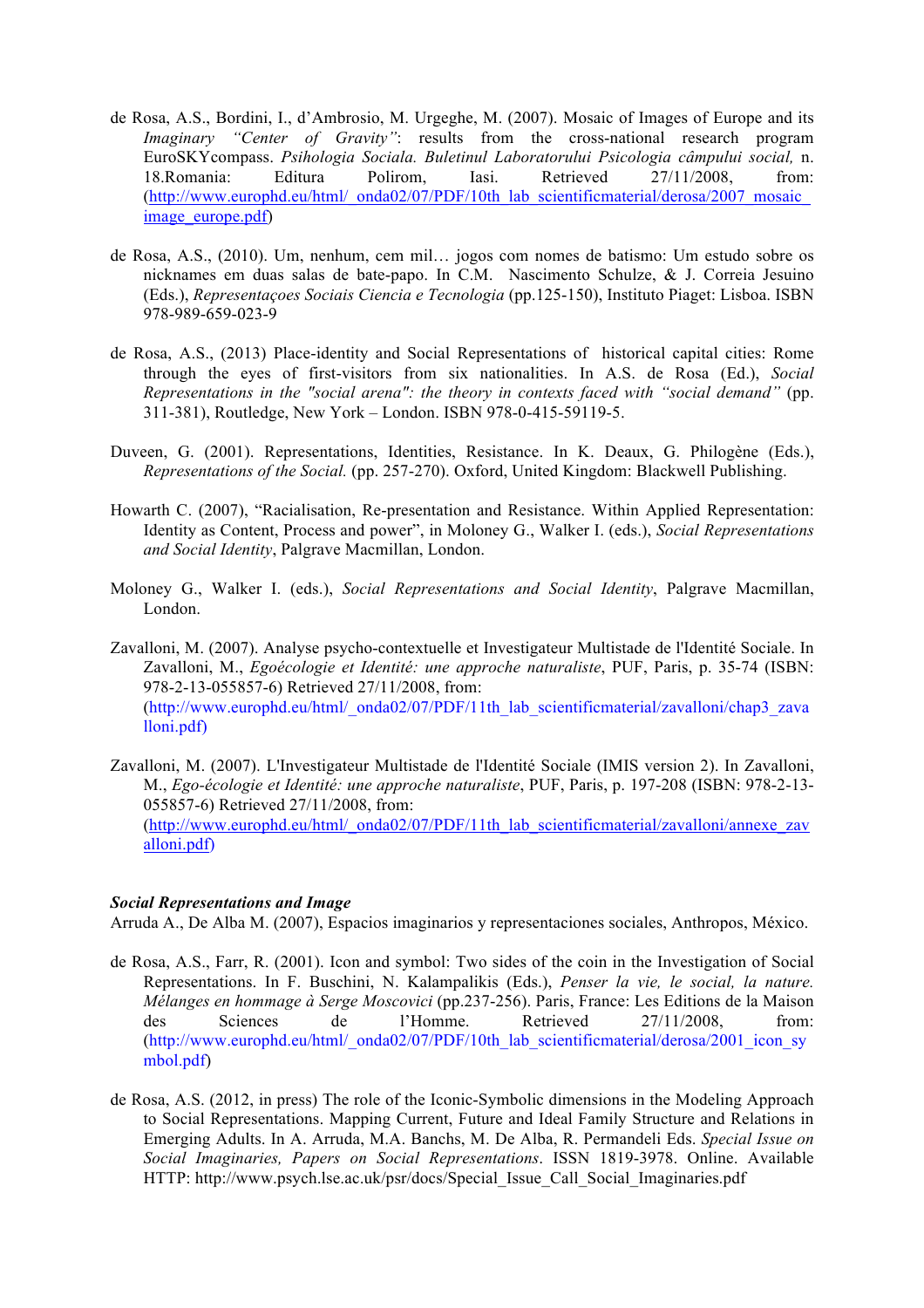- de Rosa, A.S., Holman, A. (2012, in press) Vendre la beauté et ses représentations sociales: publicité et chirurgie esthétique, In A.S. de Rosa Ed. Les représentations sociales du corps, de la beauté et la chirurgie esthétique Numero Special , *Les Cahiers Internationaux de Psychologie Sociale* ISSN 0777-0707
- Moliner, P. (2006) *Images et représentations sociales. Grenoble: Pressses Universitaires de Grenoble.*

#### *Social Representations and Myth*

- de Rosa, A.S., (2009). Mito, ciência e representações sociais. In Paredes, E.C., Jodelet, D. (Eds), *Pensamento Mítico e Representações Sociais*, Coleção Educação e Psicologia vol.13, pp. 123- 175. EdUFMT/FAPEMAT/edIUNI: Coxipó Cuiabá [PDF]
- de Rosa, A.S., (2010). Myth, Science et représentations sociales In Paredes, E.C., Jodelet, D. (Eds), *Pensée mystique et représentations sociales*, L'Harmattan, Paris: pp. 85-124.
- Kalampalikis, N. (2002). Représentations et mythes contemporains, *Psychologie & Société*, 5, 61-86. Retrieved 27/11/2008, from: (http://www.europhd.eu/html/\_onda02/07/PDF/12th\_lab\_scientificmaterial/kalampalikis/mythes\_ contemporains.pdf)
- Kalampalikis, N. (2002). Des noms et des représentations, *Cahiers Internationaux de Psychologie Sociale*, 53, 20-31. Retrieved 27/11/2008, from: (http://www.europhd.eu/html/\_onda02/07/PDF/12th\_lab\_scientificmaterial/kalampalikis/noms\_re presentations.pdf)

#### *Social Representations and Emotions*

- Rimé, B. (2009). *Emotion Elicits the Social Sharing of Emotion: Theory and Empirical Review, Emotion Review*, 1, 1: 60-85, SAGE Publishing and The International Society for Research on Emotion, http://emr.sagepub.com. Retrieved 27/11/2008, from: (http://www.europhd.eu/html/\_onda02/07/PDF/12th\_lab\_scientificmaterial/rime/emotion\_review. pdf)
- de Rosa, A.S. (2004). The role of emotions in the dynamics of remembering/forgetting the collective traumatic event 9/11 2001 from September 11 to the Iraq war. *Revista de Psihologia Sociala*, 13, 19-43. Retrieved 27/11/2008, from:

(http://www.europhd.eu/html/\_onda02/07/PDF/10th\_lab\_scientificmaterial/derosa/2004\_role\_of emotions.pdf)

#### *Social Representations and Discourse Analysis*

de Rosa, A.S. (2006). "The "boomerang" effect of radicalism in Discursive Psychology: A critical overview of the controversy with the Social Representations Theory." *Journal for the Theory of Social Behaviour* 36(2): 161 - 201. Retrieved 27/11/2008, from: (http://www.europhd.eu/html/\_onda02/07/PDF/10th\_lab\_scientificmaterial/derosa/2006\_boomera ng\_effect.pdf)

#### **SOCIAL REPRESENTATIONS AND COMMUNICATION:**

- de Rosa, A.S. (2001). The king is naked. Critical Advertisement and Fashion: the Benetton Phenomenon. In K. Deaux, G. Philogene (Eds.). *Representations of the Social*. Oxford, United Kingdom: Blackwell Publishing, (pp.48-82). Retrieved 27/11/2008, from:
- (http://www.europhd.eu/html/\_onda02/07/PDF/10th\_lab\_scientificmaterial/derosa/2001\_king\_is\_nake d.pdf)
- de Rosa, A.S. (2005). O impacto das imagens e a partila social de emoções na construçã da memória social: uma chocante memória flash de massa do 11 de setembro até a guerra do Iraque. In Celso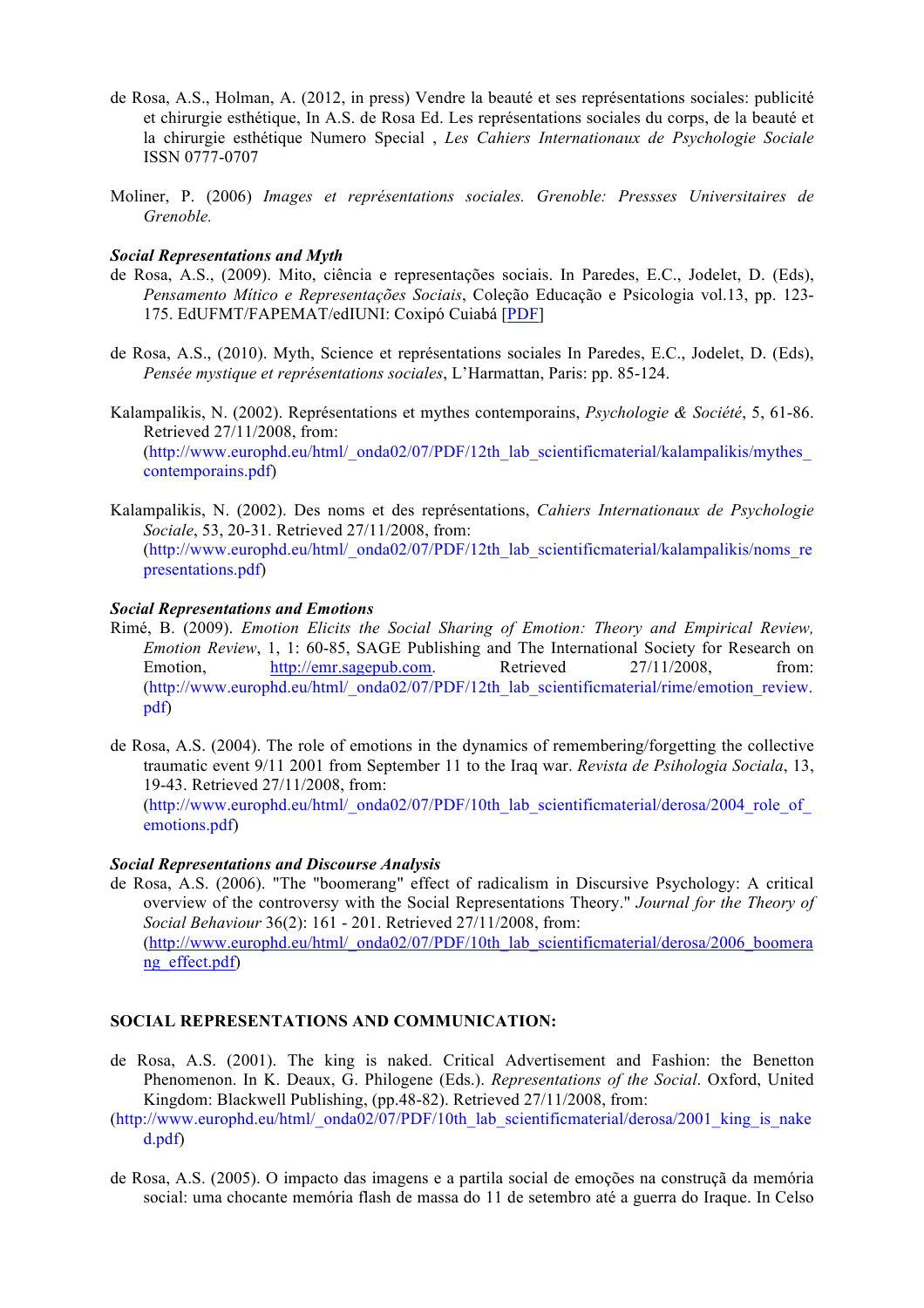Pereira de Sá (Ed.), *Memória, Imaginário e Representações Sociais* (pp. 121-164). Rio de Janeiro, Brazil: Editora Museu Da Republica. [ISBN: 85-85732-12-1]. [PDF]

- de Rosa, A.S. (2007). From September 11 to the Iraq War. In S. K. Gertz, J. Valsiner, J-P. Breaux, (Ed.). (2007). *Semiotic Rotations*. *Modes of Meanings in Cultural Worlds*. Charlotte, United States: Age Publishing Inc. Retrieved 27/11/2008, from: (http://www.europhd.eu/html/\_onda02/07/PDF/12th\_lab\_scientificmaterial/derosa/semiotic\_rotati ons.pdf)
- de Rosa, A.S., Smith, A. (1998). Représentations sociales polémiques et styles d'influence minoritaire, la communication publicitaire de Benetton. *Bulletin de Psychologie,* tome 51 (4), 399-416. Retrieved 27/11/2008, from: (http://www.europhd.eu/html/\_onda02/07/PDF/10th\_lab\_scientificmaterial/derosa/1998\_represen tation sociale polemique.pdf)
- Moscovici, S. (1996). Communications et représentations sociales paradoxales. In J.-C. Abric (Ed.). *Exclusion sociale, insertion et prevention* (pp.19-22) Paris, France: Érès [PDF]
- Markova, I. (2003). *Dialogicality and Social Representations. The dynamics of Mind*. Cambridge, United Kingdom: Cambridge University Press. [PDF]
- Rouquette, M.-L. (1984). Les communications de masse. In S. Moscovici (Ed.). *Psychologie Sociale*, (pp.495-512) Paris, France: Presses Universitaires de France (Italian version: (1989). *Psicologia Sociale*, Roma, Italy: Borla)

#### **METHODOLOGY:**

- AA.VV. (2001). Special issue: Methods for study of Social Representations. *European Review of Applied Psychology,* 52, 3-4.
- Abric, J.-C. (1994). Méthodologie de recueil des représentations sociales. In J.-C. Abric (Ed.). *Pratiques sociales et représentations*. (pp.59-82). Paris, France: Presses Universitaires de France. [PDF]
- Abric J.-C. (Ed.). (2003). *Méthodes d'étude des représentations sociales*. Paris, France: Erès.
- de Rosa, A.S. (1990). Per un approccio multi-metodo allo studio delle Rappresentazioni Sociali. *Rassegna di Psicologia*, 3, 101-152, Roma, Carocci. Retrieved 27/11/2008, from: (http://www.europhd.eu/html/\_onda02/07/PDF/10th\_lab\_scientificmaterial/derosa/1990\_per\_un\_ approccio.pdf)
- de Rosa, A.S. (2002). The "associative network": a technique for detecting structure, contents, polarity and stereotyping indexes of the semantic fields. *European Review of Applied Psychology*, *52*  (3/4), 181-200. (http://www.europhd.eu/html/doc/2002\_derosa\_associative\_network.pdf)
- de Rosa, A.S. (2003). Le "réseau d'associations": une technique pour détecter la structure, les contenus, les indices de polarité, de neutralité et de stéréotypie du champ sémantique liés aux Représentations Sociales. In J. C. Abric (Ed.), *Méthodes d'étude des représentations sociales* (pp. 81-117). Paris, Paris, France: Erès. (http://www.europhd.eu/html/\_onda02/07/PDF/10th\_lab\_scientificmaterial/derosa/2003\_reseau\_a ssociations.pdf)
- de Rosa, A.S. (2005). A "Rede Associativa": uma técnica para captar a estrutura, os conteùdos, e os ìndices de polaridade, neutralidade e estereotipia dos campos semànticos relacionados com a Representações Sociais. In: A.S. Paredes Moreira, (Ed.). *Perspectivas Teorico-metodològicas em Representações Sociais*, (pp. 61-127). João Pessoa, Brazil: Editora Universitária, UFPB. [PDF]